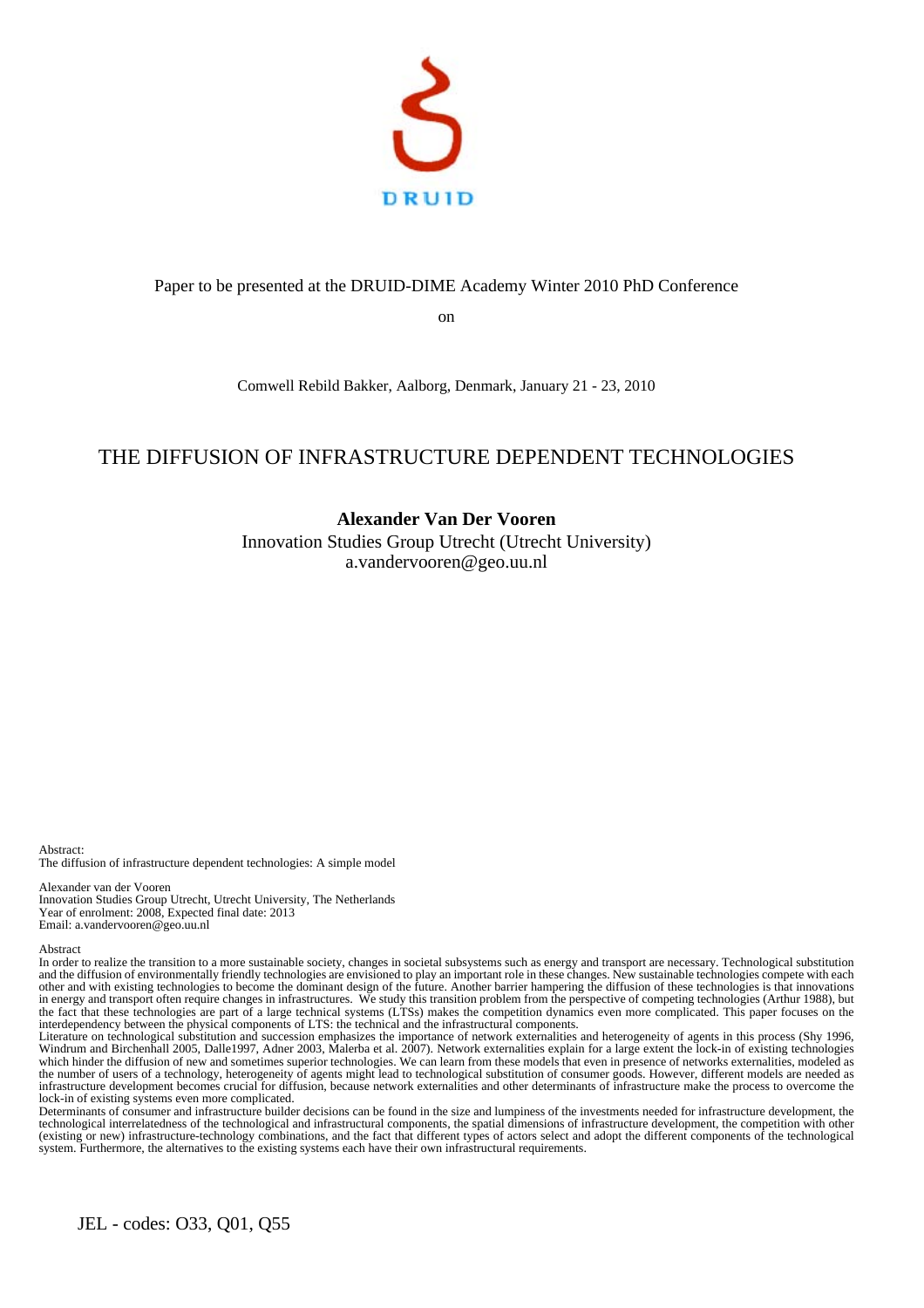# The diffusion of infrastructure dependent technologies

Alexander van der Vooren and Floortje Alkemade Innovation Studies Group Utrecht University

# 1 Introduction

Our fossil fuel-based energy and transport system is supposed to cause environmental problems and climate change. In order to realize the transition to a more sustainable society, changes in societal subsystems such as energy and transport are necessary. Technological substitution, which encapsulates the diffusion of environmentally friendly technologies, is envisioned to play an important role in these changes. However, new technologies in the energy and transport system often require significant changes in infrastructure, which is a serious barrier for the diffusion of these new technologies. New sustainable infrastructure dependent technologies compete (with each other) to become the dominant design of the future but have difficulties overcoming the lock-in of the dominant fossil fuel-based design.

Overcoming lock-in of existing technologies is known to be difficult even for simple innovations, because a dominant design establishes standards by which also the innovation is 'measured'. Besides, users have high switching costs and benefit from network externalities established by the dominant design. For example, a user of computer software benefits when the network of users increases. However, innovations that require changes in infrastructure suffer even more from these lock-in determinants. In complex systems, or so called Large Technical Systems (LTS) [9, 10] such as the energy or transport system, infrastructure is an important component. Such systems that gained momentum are difficult to change, because infrastructure components are characterized by enormous sunk costs, which makes switching to new infrastructure unattractive to suppliers. Furthermore, new infrastructure systems consist of different and expensive components that are interrelated but selected by different actors, which might cause that infrastructure suppliers play a waiting game. Also demand for new technologies that depend on the infrastructure takes of more slowly than demand for infrastructure independent technologies. The technology demand remains small as long as infrastructure is not available over a specific geographical area. So, infrastructure dependent technologies are particularly susceptible to lock-in [11, 17, 26].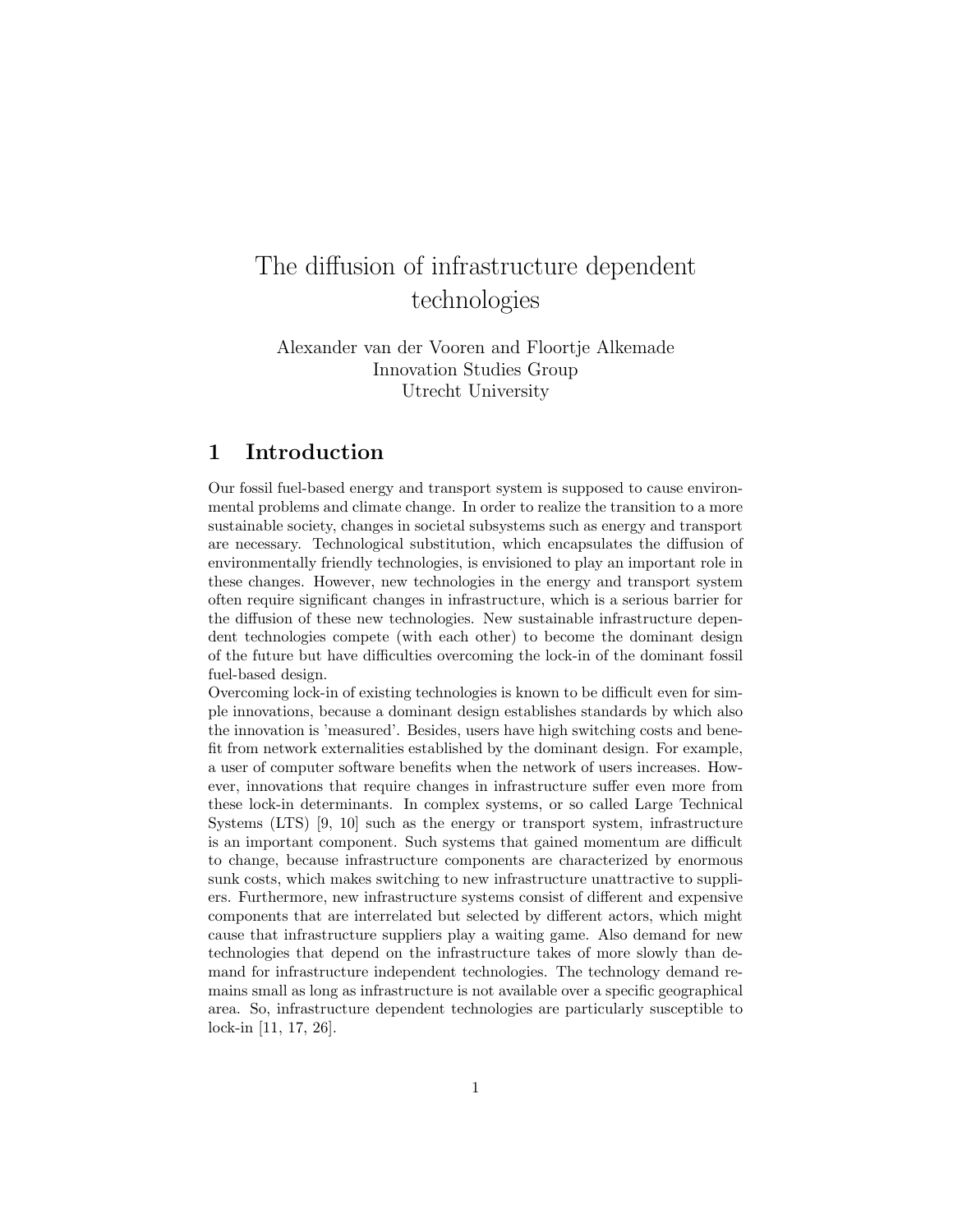Two bodies of literature provide insights in how such changes in infrastructure dependent technologies can occur from different perspectives. From a dominant design perspective a number of analytical and simulation models study on a micro-level the mechanism that might contribute to overcome lock-in. These models are often referred to as technological substitution and succession models and focus on the importance of network externalities as the main source of lock-in and heterogeneity of agents as a core mechanism to escape the lock-in of a dominant design [1, 2, 14, 22, 27]. In these models users trade off the number of users and the quality of a technology in their decision making for one or the other technology. The old technology often has a large network of users which outweighs the higher quality of the new technology and causes that the old technology continues to be chosen. However, if users are heterogeneous and some users put a higher value on the quality of the new technology or do not care about the network size, this might lead to the start of technological substitution of consumer goods. In this paper we elaborate on these models by studying how the micro-level dynamics affect the substitution process for infrastructure dependent technologies. Because the role of infrastructure in the substitution process is understudied in these models, we use empirical insights from another body of literature to find typical characteristics of infrastructure dependent technologies and validate our model results later on.

The literature on Large Technical System (LTS) provides aggregated patterns of the substitution and evolution of infrastructure dependent technologies [10, 7]. These substitution patterns of large technological systems that have (new or existing) infrastructural and technology components is the topic of this paper. Large Technical Systems (LTS) such as the energy and the transport system consist of interacting components which contribute directly or indirectly towards a common system goal [9, 10]. The components of a LTS can be physical or nonphysical; artifacts, organizations, scientific components, legislative artifacts and natural resources. This paper focuses on the interdependency between the physical components of LTS; the technical and the infrastructural components. The work of Hughes provides insights in the evolution of Large Technical Systems and the role of infrastructure development  $[9, 10]$ . Also the work of Grübler on the rise and fall of infrastructures shows clear patterns in technological substitution and succession of complex systems [7]. His work is both related to the Large Technical Systems and dominant design literature. Because Grüblers work is empirically rich and describes substitution processes on a macro scale, while the dominant design models at stake focus on substitution mechanism on a micro level, we will discuss his work in this paper from a LTS perspective.

The empirical macro patterns of the substitution of infrastructure dependent technologies described in the literature on LTS enables us to build expectations on the effect the micro mechanism found in literature on dominant design might have on the substitution of infrastructure dependent technologies. Understanding the determinants of infrastructure development and their influence on the substitution process of the infrastructural and technological components of Large Technical Systems is important for policymakers, infrastructure suppliers and other involved actors who seek to stimulate the transition to a more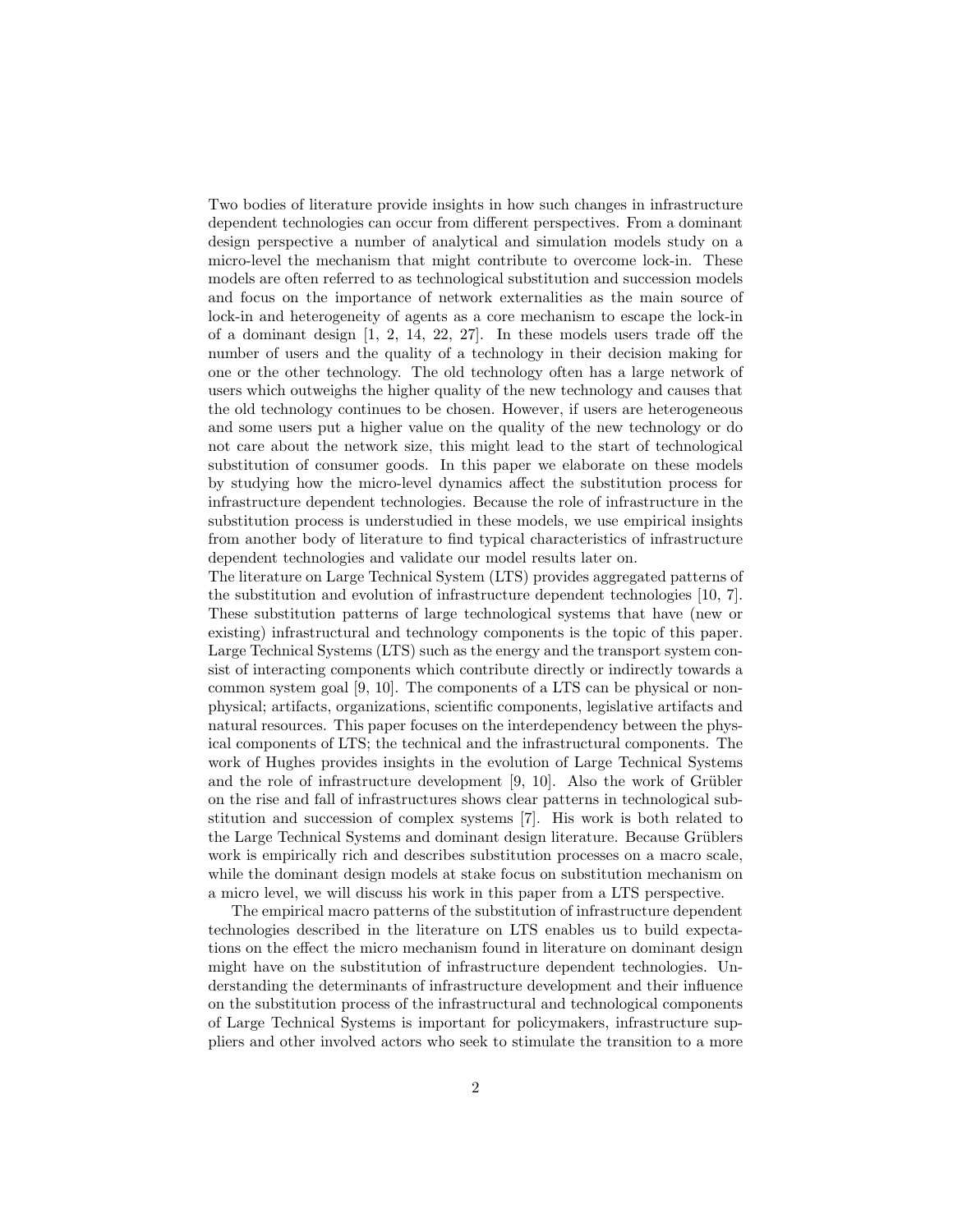sustainable society. As policy makers try to stimulate infrastructure technology combinations they identify what the determinants of the new LTSs are, but they have a lack of knowledge on how these determinants affect the transition process. The aim of this paper therefore is to show how the dependency on infrastructure affect the substitution process of technologies.

In this paper, we first discuss the technological substitution and succession models in Section 2. We focus on the mechanism that might help overcoming the lock-in of dominant technologies. Then we provide a concise overview describing the literature on the evolution of large technological systems in Section 3 and identify a set of characteristics. Based on these characteristics we will show the expected effect the micro mechanisms, found in section 2, have on the substitution of infrastructure dependent technologies in Section 4. Finally, Section 5 discusses how these expectations will be tested in future work.

# 2 The substitution of the dominant technologies

A dominant technology is, by definition, the one that wins the allegiance of the marketplace and is the result of the interplay between technical and market choices at any particular time [25]. Often dominant technologies emerge out of the competition between a number of alternative technologies. For example, todays dominant internal combustion engine vehicles, that replaced horse carriages, won the battle with electric- and steam-powered cars at that time. The outcome of such a competition depends on the cumulation of small 'historical' events and is therefore highly uncertain and unpredictable until a technology becomes dominant and locks-in [1].

Lock-in happens through path dependent processes and increasing returns to adoption [24] such as learning by using [21], scale economies, informational increasing returns, technological interrelatedness [5] and network externalities. Because of these sources of increasing returns to adoption the dominant technology continues to be chosen, by both the demand and supply side, and will improve further [1], which hinders the diffusion of simple and superior technologies.

That increasing returns to adoption might lead to lock-in of one dominant design is illustrated by the simple model of Arthur [1]. In this model Arthur merged the various sources of increasing returns to adoption to one source that represent that the advantage of adoption increases as result of an increasing number of adopters. The model illustrates that in a market with two alternative technologies that adopters prefer with equal probability, one of the two options will eventually be adopted by the complete population, while the other ends up with none. Hence, society will be locked-in into one of the two technologies, but which technology will be selected is not predictable in advance.

As soon as society is locked-in into a dominant technology, technological substitution or succession is difficult.<sup>1</sup> Nonetheless, four models demonstrate that

<sup>&</sup>lt;sup>1</sup>In case of technological substitution is the old technology replaced by a new technology that has the same characteristics. In case of technological succession is old technology replaced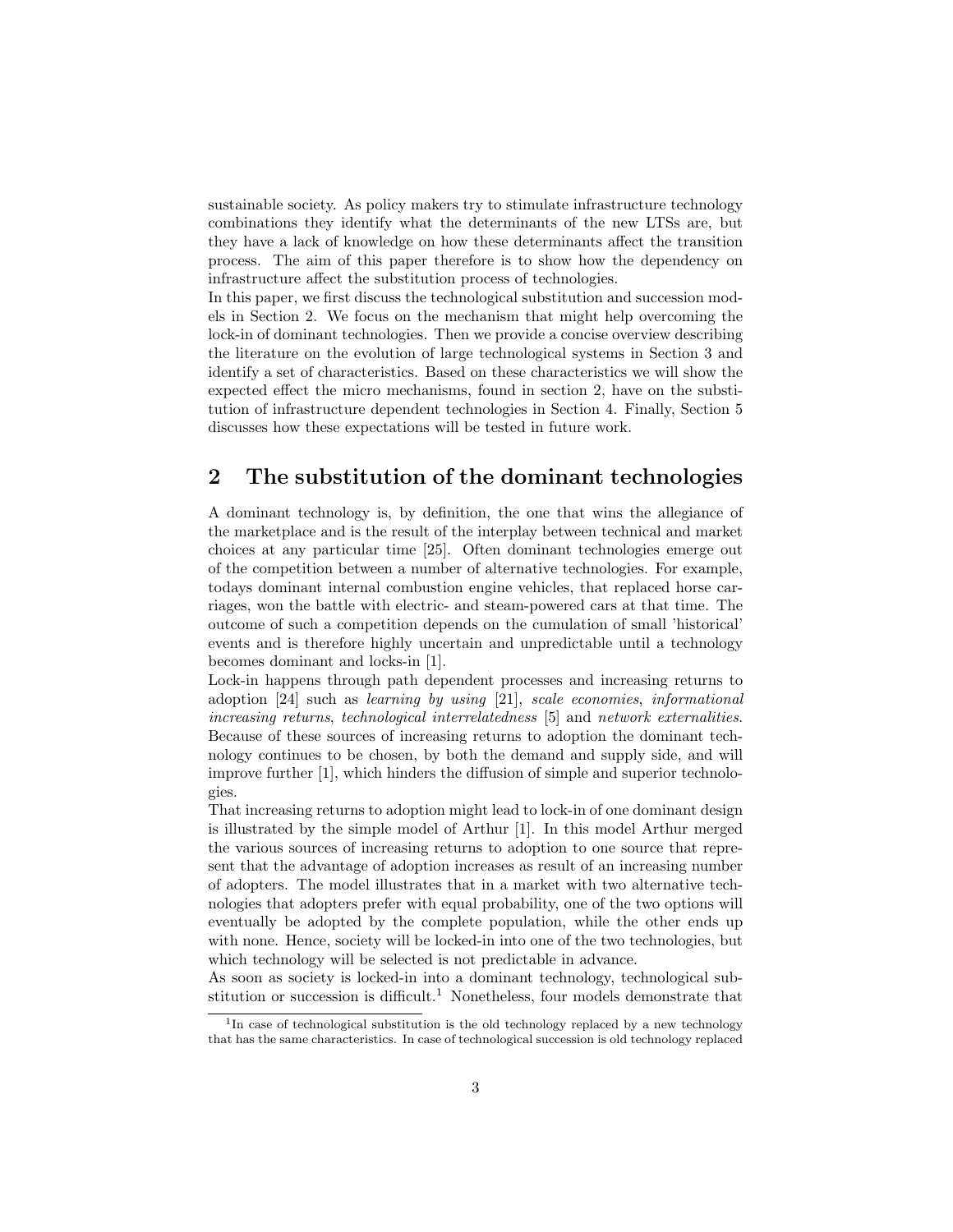even with network externalities<sup>2</sup> technological change might happen under the condition that agents are heterogeneous and have changing preferences [2, 14, 22, 27]. These models that do not capture infrastructure dependent technologies, but illustrate how micro processes might lead to technological substitution will be discussed in the next paragraphs. Discussing these models, we will focus on the demand side dynamics. Opposite to some of these models we are interested in the supply side dynamics of infrastructure and not of the technology. We assume that the technology will be available if there is demand for it, but that there is a lack of infrastructure for using the technology.

Most of these models attempt to explain how to overcome lock-in of a dominant design, which is different from the question how to accelerate the diffusion of new technologies. The former studies under what conditions more consumers switch to the new technology so that it replaces the old technology. The latter adds a time dimension to this question: under what conditions will more consumers shift to the new technology in order to replace the old technology within a shorter time period. Hence, as in our question, overcoming lock-in is a prerequisite in any study with regard to technological substitution. Providing an overview of the four different models gives insights in how technological substitution and succession are modeled previously, but above all it shows which mechanism help to increase the number of adopters. In section 5 we will discuss whether the same mechanism also determine the substitution process of infrastructure dependent technologies. Successively, we discuss the papers on technological substitution and succession of Shy (1996), Dalle (1997), Windrum and Birchenhall (2005) and Malerba et al. (2007).

Shy is one of the first researchers who modeled how new technologies might displace old technologies from a demand side instead of the supply side perspective  $[22]$ . In his technological substitution<sup>3</sup> model he demonstrates the role of varying consumer preferences in overcoming lock-in. Besides, Shy also addresses the effect other factors such compatibility and population size play in this substitution process. The consumers, in the model, repeatedly make technology adoptions based upon the utility it gains from a technology. The consumer population is divided in an old and a young consumer generation for which the utility these groups gain from network externalities and quality of a technology differs. Whether new technologies, that are assumed to be of higher quality, are adopted depends on whether consumers treat network externalities and quality as complements or substitutes. In case of perfect complements consumer utility only increases if both network size and quality increases, while consumers that threat network size and quality as substitutes can gain more utility if one of the

by a new system that offers new characteristics that were previously unavailable [27].

<sup>&</sup>lt;sup>2</sup>These models refer to the source of increasing returns to adoption, that Arthur introduced in his model, as network externalities, which suggest that the other sources of increasing returns are actually not captured by Arthur's model.

<sup>3</sup>Windrum and Birchenhall [27] labeled the model as a technological succession model, however Shy does not explicitly makes a distinction between these two types of technological competition.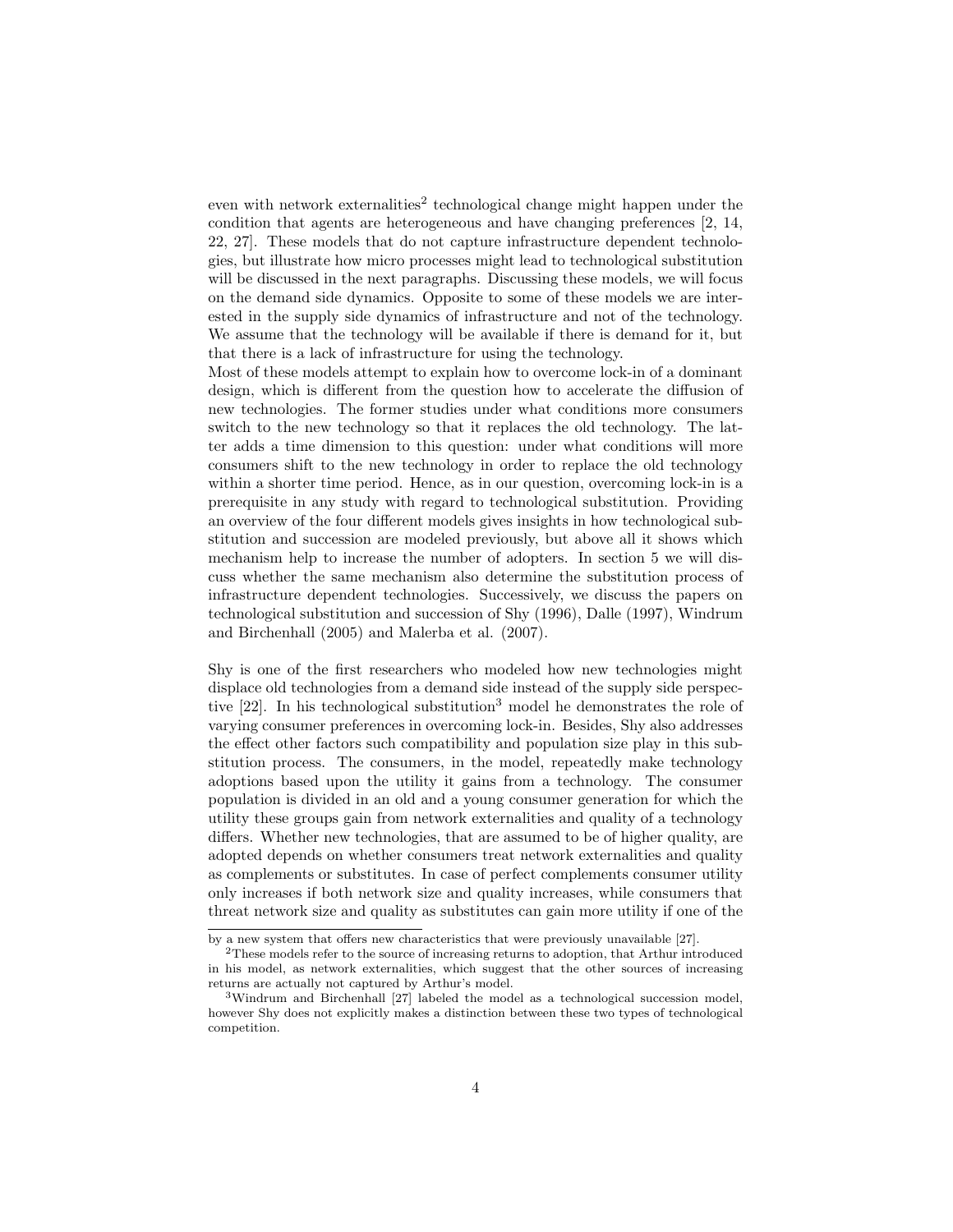two increases and are indifferent when network size decreases as long as quality increases.

Shy discusses three factors that might affect the speed of substitution. Firstly, he concludes that the more consumers consider the advance of quality and network size of technologies as substitutes, the faster adoption of new goods is likely to occur. When consumer consider quality and network size as perfect complements technological substitution will not take-off. Secondly, he suggest that an increase in the initial population size that has adopted the old technology intensifies the network effect and causes a decrease in the speed of substitution. Thirdly, Shy proposes that the more the new technology is compatible with the old technology, given that it is of higher quality than the old technology, the faster new technologies replace old technologies.

In contrast with Shy, Dalle focuses on the emergence of a dominant design and the role of local and global externalities in the realization of a dominant design. In his stochastic utility model [2] Dalle is following Arthur's model discussed above, in the sense that it focuses on competition between technologies that arrive at the same time on the market. Nevertheless, we can deduce some important factors, that might affect the speed of technological substitution, from Dalles' results. Dalle analyzed in his model local versus global network externalities in the situation of high or low heterogeneity among the population. Global externalities represent a world with perfect information available for all users, while local externalities arise from imperfect and asymmetric information exchange in a population of interacting users.

When a market is characterized by global externalities almost always pure standardization occurs, independent of the level of heterogeneity. So, global externalities enhances the emergence of a dominant technology, which makes substitution less likely to occur. When local externalities dominate the market, a small amount of heterogeneity will also lead to one dominant technology, but the other technology could survive in technological niches. However, if heterogeneity is strong enough, local externalities do not matter too much, making consumers choices independent. For example, neighbors who have nothing in common will not influence each others decisions. When consumers are independent in their decision making this produces equal market shares for both technologies [2] if the consumers preferences for the different technologies is equally distributed. Hence, the higher the level of heterogeneity, the less important are local externalities in the decision making of consumers.

Similar to Shy, Windrum and Birchenhall focus on the role of heterogeneity of consumers in overcoming lock-in. They explicitly model the conditions under which technological succession might occur [27]. Meaning that the new technology must overcome the network externalities enjoyed by the old technology. Both supply and demand side conditions are taken into account in their multi agent simulation model of which we will focus mainly on the demand side. The supply and demand side conditions change over time which can change the adoption behaviour of consumers. Consumers are divided in classes that each have their own utility function which is the sum of three components: direct utility and indirect utility together form the intrinsic utility and network utility. Direct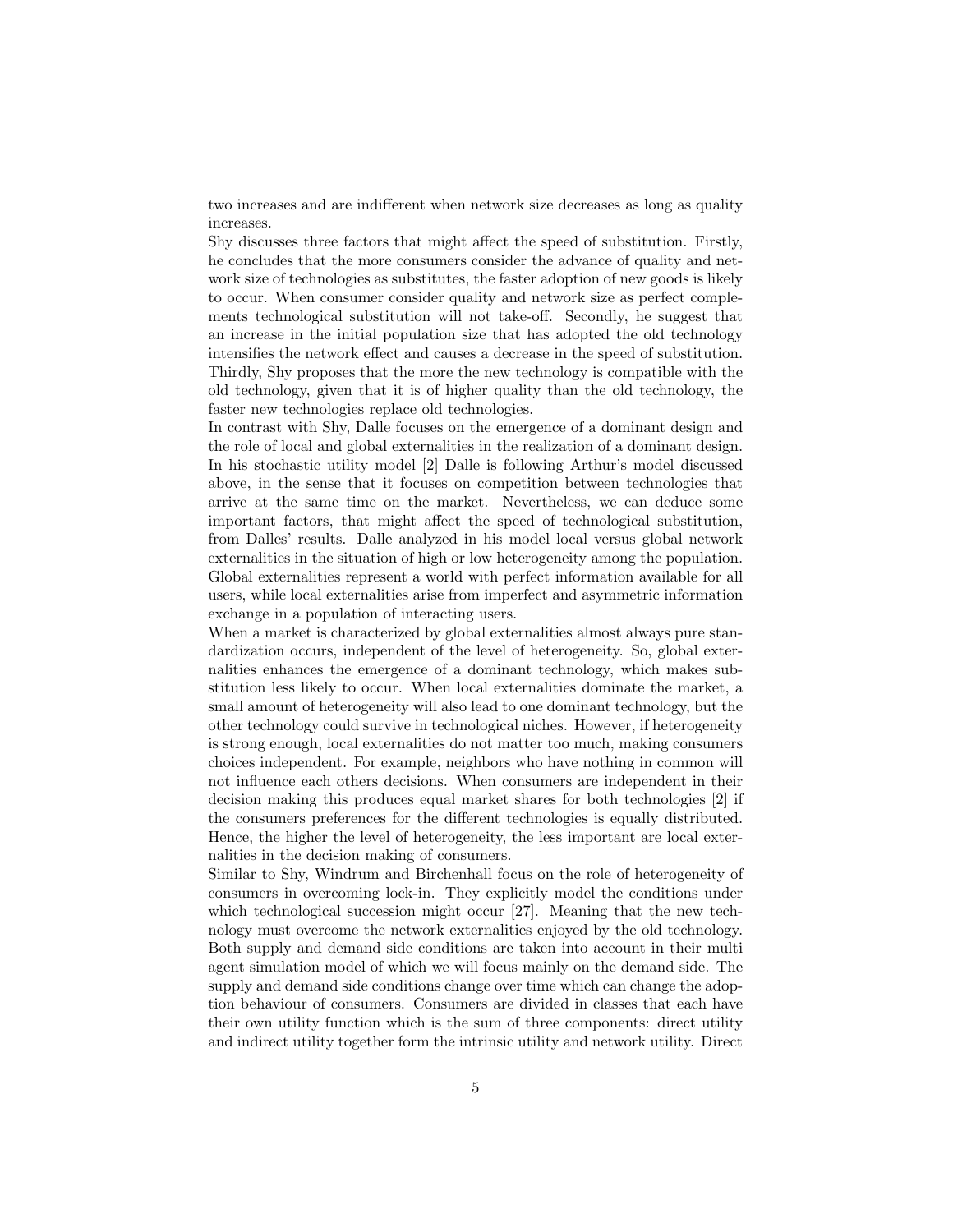utility is, in terms of Lancaster, the utility consumers gain from the service characteristic of a good i.e. the quality. Indirect utility is the utility consumers gain from spending the rest of their budget, after buying the technology, on other goods i.e. the price. Network utility stands for the utility consumers obtain from the total number of previous adopters. The adoption decision depends on how consumer classes treat the different components of the utility function.

Windrum and Birchenhall [27] state that opposed to technological substitution, technological succession goes along with the emergence of new consumer classes with new preferences enabling the formation of niches. It is important that the intrinsic utility these new consumer classes gain outweighs the network utility. In accordance with Shy [22], they found that the probability of technological succession increases as consumers treat intrinsic utility and network utility as substitutes. In order to overcome the network externalities direct competitiveness of the new technology to the old technology in terms of quality and price is required. Even if a new technology is of higher quality, a significant higher price of the new technology might block the diffusion.

The Malerba et al. (2007) [14] model elaborates on their 1999 paper [13] and questions under what conditions new potentially superior technologies can fail to replace the old technology and how heterogeneity in demand can help to overcome lock-in. In their agent based substitution model new potentially superior technologies are initially inferior to the old technology, but will be selected by a consumer class that is willing to experiment with new products. The utility function on which consumers base their adoption decision comprises of cheapness and quality components of the technology, but also of network effects. The valuation of these technology characteristics differ for different consumer classes, due to different preferences.

Malerba et al. (2007) [14] show that network externalities are not the only mechanism leading to lock-in of a dominant technology, also consumers that are always able to select the best available technology can lead to these outcomes. The existence of experimental users or consumers with diverse preferences can break this lock-in and stimulate the development of the new technology. The speed of the diffusion of the new technology might increase if consumers would have perfect foresight, given that new technologies are potentially superior. On top of that Malerba et al. demonstrate that the higher the number of experimental users, the faster the new technology can develop, and the faster non experimental consumers classes are also willing to adopt the new technology.

Summarizing, previous research indicates that network externalities are the main source of lock-in, while heterogeneity of preferences is the most important mechanism for overcoming this lock-in. Besides, the models discussed above also learn that backward compatibility, perfect foresights, experimental users, early competitiveness, local externalities, a small initial population size and threating quality and network size as substitutes are mechanisms that stimulate the substitution process of dominant technologies. However, the role these mechanism have in the substitution process of infrastructure systems is not clear yet. Therefore, the next section analyses empirical data on the substitution process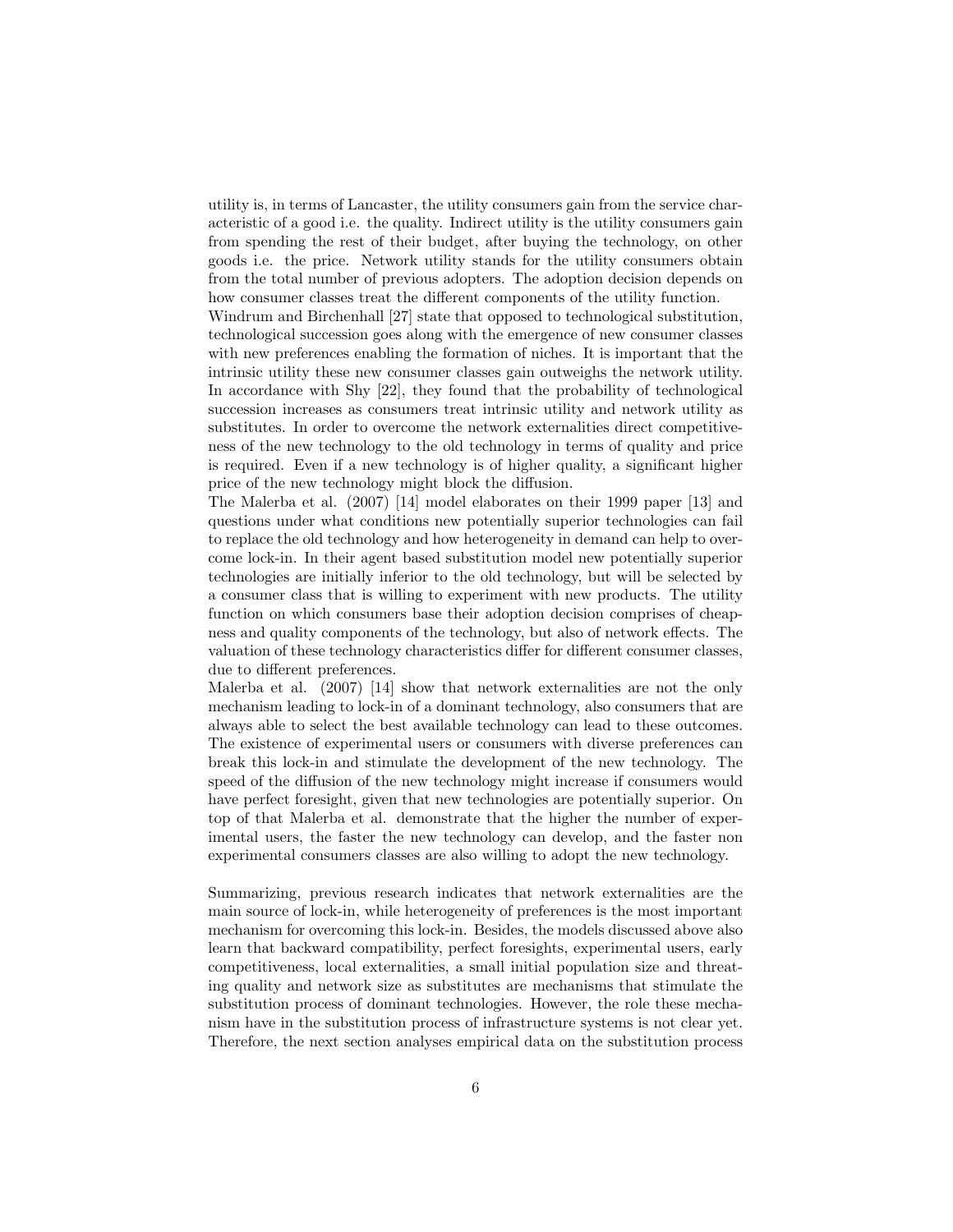of large technological system that consists of infrastructure and technology components. Based on these findings we will discuss in section 4 how we expect that the mechanism found above will affect the substitution process of infrastructure dependent technologies.

# 3 The evolution of Large Technical Systems

In the previous section we discussed mechanisms that might contribute to the substitution of dominant technologies. In order to discuss in the next section how these mechanism affect the substitution of infrastructure dependent technologies, we will analyze in this section empirical data on the technological substitution and succession of infrastructure dependent technologies. Infrastructures provide services based on technological innovations that are essential for society [18, 4, 16]. We focus in this paper on infrastructure systems based on physical networks such as transportation, energy supply and communication systems. These systems can be characterized as capital intensive and durable and consist of highly interrelated components

Literature on the evolution of LTS provides insights into the role of infrastructure development in such Large Technical Systems. Large Technical Systems such as the energy and the transport system consist of interacting components which contribute directly or indirectly towards a common system goal [9, 10]. The components of an LTS can be physical or non-physical; artifacts, organizations, scientific components, legislative artifacts and natural resources. In this paper we focus on the diffusion of physical artifacts within a system (the technical and the infrastructural components) and the actors that are directly involved in the diffusion of these components (infrastructure suppliers and consumers). Systems in this paper refer most of the time to subsystems that are part of a larger system. For example the road transport system consists of roads, cars, refueling stations, automobile retailers, oil companies, repair shops, car drivers and so on. An alternative fuel systems is part of this road transport system and can be referred to as a subsystem. The fuel systems such as gasoline, diesel, liquefied petroleum gas (LPG) and Hydrogen are different subsystems that make use of the same components as the road transport system. Hence, the difference between subsystems and systems is vague and depends on how one establishes the boarders of a system.

Hughes describes the evolution and expansion of such Large Technical Systems in five (not necessarily sequential) phases in each of which the following activities are dominant: invention, development, innovation, transfer, growth, competition and consolidation. Hughes thereby describes the role of the individual actors in the growth and expansion of an LTS. As these systems grow, they acquire momentum, enabling them to develop even further. In this paper we consider that the technology and compatible infrastructure is developed to a state that is ready for market introduction and diffusion. So, this paper takes-off at the third phase of the evolution of Large Technical Systems.

Whereas Hughes focuses on the expansion of LTS, our research question ad-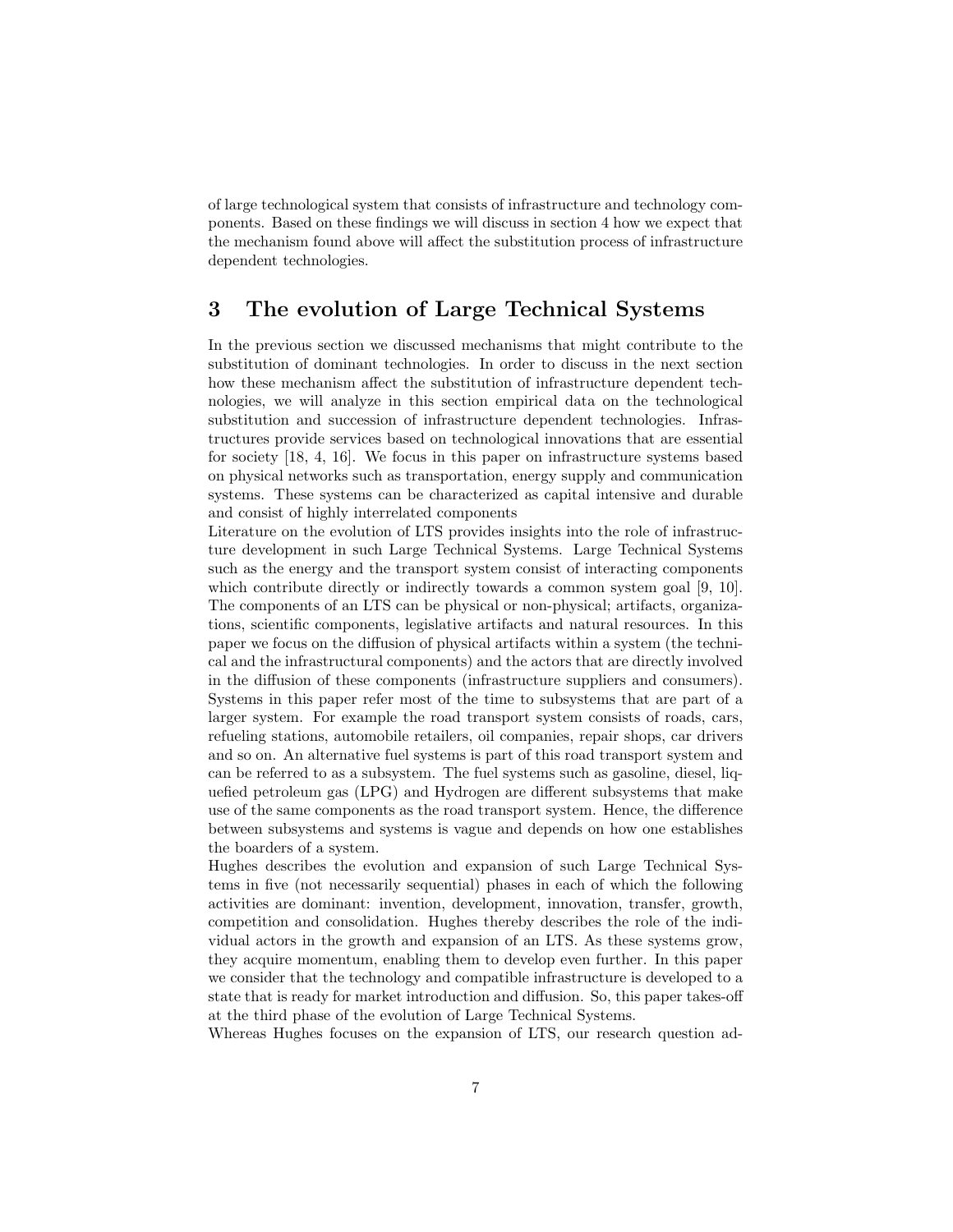dresses LTS that might be subject to decline due to emergence of competing systems or other factors. We thereby consider the environmental problems associated with existing LTS as so-called reverse salients: components that have fallen behind hamper the system performance [9, 17]: "When a reverse salient cannot be corrected within the context of an existing system, the problem becomes a radical one, the solution of which may bring a new and competing system." This competition between an existing and a new, competing (sub)system is the main subject we focus on in this paper.

Grübler, in his work on the rise and fall of infrastructures  $[7, 15]$ , does also address the decline of LTS in relation to the emergence of competing systems thereby distinguishing between 3 phases: growth, saturation and decline. However, Grübler's work is descriptive from an aggregate perspective while, in order to answer our research question, we aim to build expectations on how the micro mechanism found in the previous section affect these aggregate outcomes. In the remainder of this section we provide a concise overview of the literature on the evolution of Large Technical Systems, thereby identifying a number of characteristics that our model should be able to reproduce in each phase of the evolution. We thereby take an evolutionary economics approach [19, 3], and identify the unit of selection, the selection mechanism and the mechanisms of variety creation that determine the dynamics for the growth, saturation and decline phase of system development respectively.

The growth phase which encompasses the five phases distinguished by Hughes corresponds to the familiar S-shaped curve of diffusion [20]. Grübler, based on empirical data, distinguishes two S-curves, separating the diffusion of infrastructure and the diffusion of the technology which are interdependent, but have different development patterns in time [7]. He studied the evolution of infrastructures such as canals, railroads, (surfaced) roads and in addition also the evolution of technologies using these infrastructures such as sail-, steamand motor ships, steam-, diesel and electric locomotives and road vehicles. In the case of the diffusion of (surfaced) roads and road vehicles Grübler explicitly shows that, although both curves take off at the same time, the diffusion of infrastructure precedes the diffusion of the technology that is using this infrastructure. Hence, both curves slightly diverge over time. It is important to remark here that it covers the cumulative length of roads, which is not per definition equal to the capacity of roads. Also for other infrastructure dependent technologies it could be expected that the infrastructure development precedes the diffusion of the technology. It holds for mobile phones, the Internet, refueling infrastructure and electricity networks that in order to serve a few users of a technology a significant amount of infrastructure should be available already. Besides, these infrastructures must have high load factors for peaks in usage [9], which require that the capacity is actually bigger than the usage of the infrastructure. So, the first characteristic of the evolution of infrastructure dependent technologies is:

The diffusion of the infrastructure follows a different pattern from (and often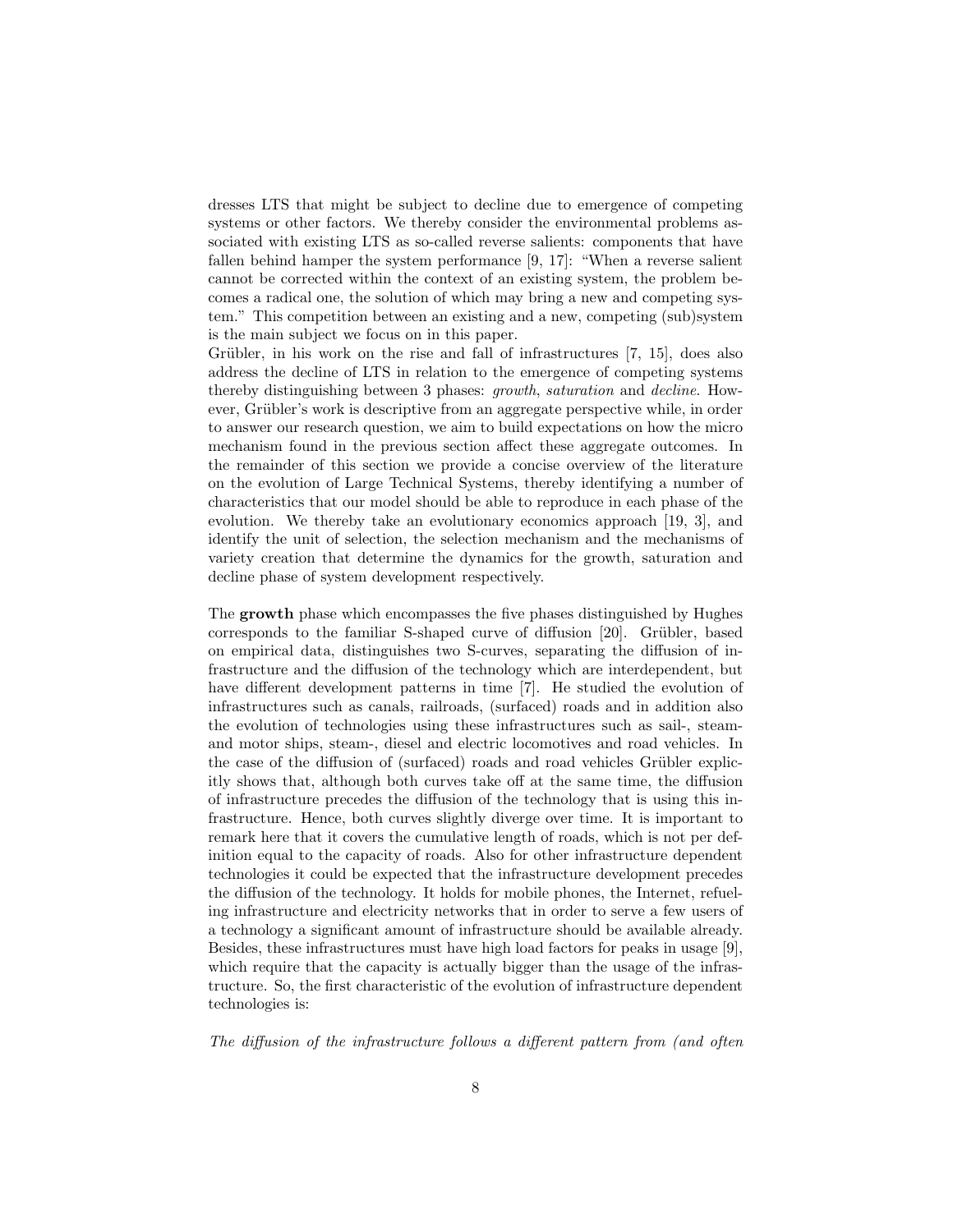#### precedes) the diffusion of the technological component

The interaction between these two diffusion processes is a pivotal part of the evolution of LTS. Hughes furthermore identifies an inventor-entrepreneur as the most important system builder at the beginning of the growth phase contributing to the diffusion of both infrastructure and technology. So, these inventorentrepreneurs search for options to arrange that there is some demand with the commitment that some infrastructure will be available and the other way around. These arrangements with potential lead users can lead to the development of a niche market. The second characteristic of the evolution of infrastructure dependent technologies therefore is that:

### The growth phase starts with inventor-entrepreneurs who are involved in the diffusion of both the infrastructure and the technology.

The invention and development of radical innovations that lead to a new LTS are sometimes purely technology-driven, but often occur in reaction to changes in the existing LTS. Innovations tend to cluster in time and space [6] and we may thus see the simultaneous rise of different competing infrastructure-technology combinations. Hughes [10] identifies that competing systems may emerge in reaction to the inability of the existing system to address important reverse salients. The emergence of a new technological component may lead to the emergence of a new LTS. Whether this LTS exists of all new components or involves the adaptation of components of the existing LTS depends on the compatibility of the new technological component with the existing infrastructure. This alignment and compatibility between new technologies and the existing system also is an important determinant for the speed of the diffusion of the new technology. This is in line with an earlier observation by Kemp and Volpi [12] that complex (infrastructure independent) technologies tend to diffuse more slowly. So, the third characteristics that affects the substitution of infrastructure dependent technologies is that:

#### Complex infrastructure technology combinations tend to diffuse more slowly.

Also technology transfer has an important role in the growth phase which involves the diffusion of infrastructure and technology to other regions or societies. The spatial diffusion of infrastructure systems is characterized by hierarchy and neighborhood effects. For example, the railways spread out from an innovation center in England to its hinterland as well as sub-innovation centers in France and Austria [7, 9]. Therefore, the fourth characteristic that affects the substitution of infrastructure dependent technologies is:

### The spatial diffusion of infrastructure systems follows a national and international bandwagon effect.

As the market share of the technology grows in some regions, different types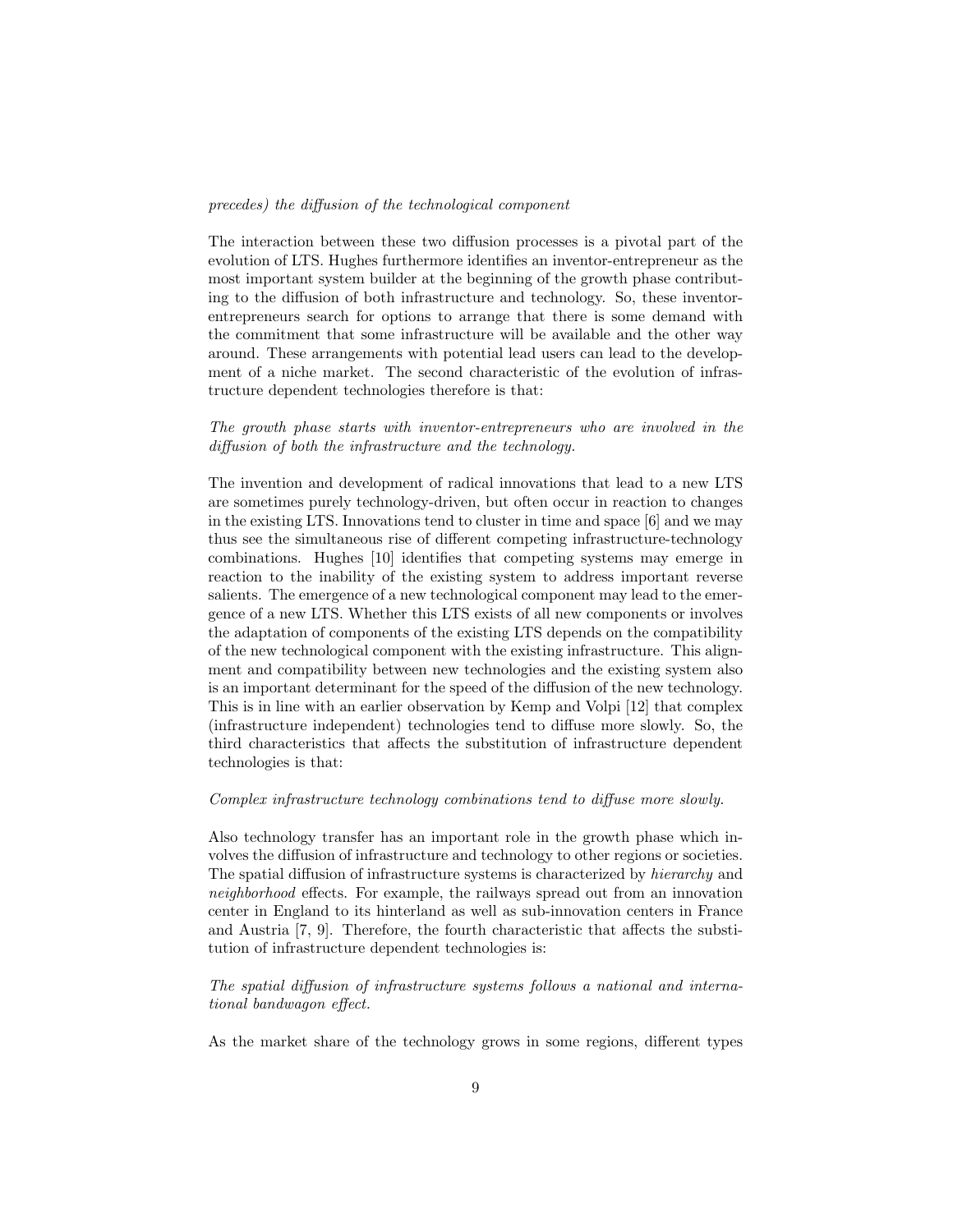of adopters adopt the technology, that is, the population of potential adopters changes over time [12, 20]. As the number of adopters increases, prices will be reduced due to learning and economies of scale thereby making the technology attractive for other market segments. The initial cost of new infrastructure technology systems are high which clarifies why these systems often penetrate first into the high ends of the market. Edison introduced his electric light system in the financial district in order to attract shops and restaurants that could afford to use the system [9] and also the expensive railways, automobiles and aircrafts were introduced into high value market niches and only after tariff reduction into lower-value market niches [7]. Not only the costs of adopting make actors adopting at different moments in time. For example also preferences with respect to infrastructure availability differ for car drivers that visit on a daily basis the entire country and car drivers that do not leave their home town. In short, the fifth characteristic that should be captured by our model is:

#### Different actors adopt at different moments in time.

As systems grow further they acquire technological momentum which means that a considerable amount has been invested in physical and human capital and that a certain critical mass is reached. The system obtains direction and grows rapidly. When innovations enter this phase of momentum they often become self-sustaining [20]. Capital intensive systems such as infrastructure systems especially gain momentum as there are durable fixed assets and sunk cost that make investing in other system expensive and unattractive [10]. Before the systems reaches momentum it is thus more risky for infrastructure builders to invest in the infrastructure as it is still uncertain whether the system will become a success or a failure. The last characteristic that should be captured in the growth phase of the evolution of infrastructure dependent technologies is:

### When innovations enter the phase of momentum they often become self sustaining.

The second phase in LTS development after the growth phase is saturation. The growth of LTS is limited, according to Grübler these limits are determined by the specific time of system development (in relation to similar systems in other countries/regions) as well as to economic, political and spatial factors. For example Grübler [7] states, using the model of Marchetti and Nakicenovic [15], that the automobile-oil cluster is in the saturation phase, which could be an indication of an upcoming decline of the automobile-oil cluster and the emergence of new technologies and infrastructures. So, the first characteristic of the saturation phase is:

Growth of LTS is limited, which is an indication of an upcoming decline of systems.

When a system is close to its limits and reaches saturation demand expansion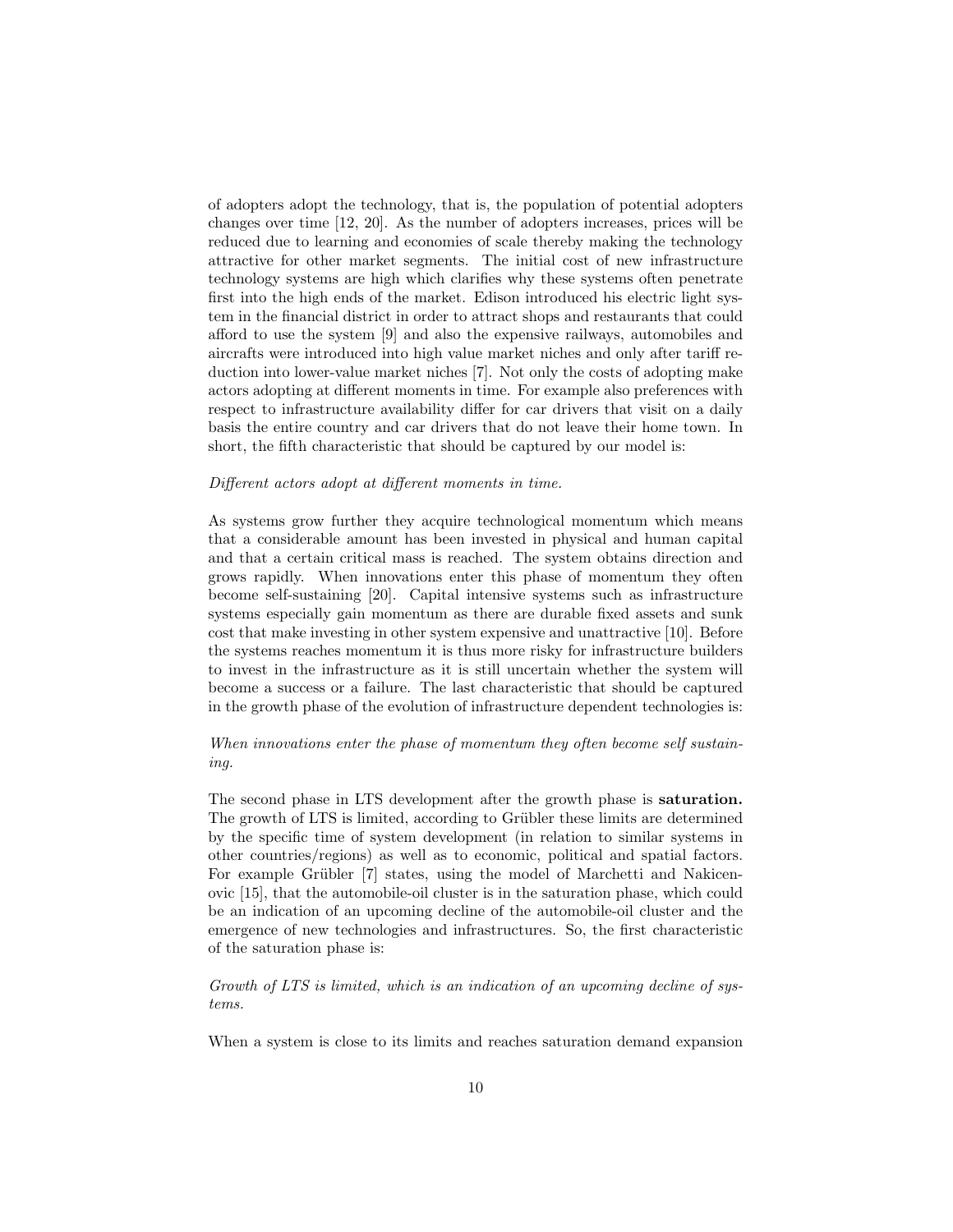drops. Substitution stops and only replacement of the same technology continues [7]. For example the substitution of sailships by new steamships stops and only steamships that need replacing will be replaced. Due to decreasing profits and low turnovers firms search for new investment opportunities. It is therefore no incidence that new infrastructure technology systems emerge during the saturation phase of a previous one. The increasing competition of new alternative fuel systems and uncertainty about oil prices indicate that the automobile-oil cluster is currently in the saturation phase [7]. The second characteristic of the saturation phase is:

### When old systems reach saturation, the emergence of new competing systems takes-off.

While systems can maintain these saturation levels for long periods of time, most systems eventually reach the phase of decline. As we measure the size of a system in terms of market share of the technology or infrastructure, the saturation phase followed by a decline phase suggests that one or more substitutes emerge at that time. In contrast to the diffusion of infrastructure and technology, expected decline for technological components is faster than for infrastructure components [7]. Load factors or capacity are expected to be maintained despite a decreasing user base for the technology. Nevertheless, the durable infrastructure decays over time, given that the infrastructure is not used for a new technology, because firm are reluctant to invest more in the old system. For the decline phase it is therefore expected that:

### The decline of the technological components is faster than the decline of infrastructure components.

Summarizing, we see that rise and decline of LTS is a problem of co-evolution of infrastructure and technology. Each component forms the unit of selection in a different (but related) diffusion process. When technology is the unit of selection, the main selection mechanism is the adoption decision of consumers. The investment decision by infrastructure builders forms the main mechanism of selection when the infrastructural component is the unit of selection. Mechanisms of variety creation can be explained by the fact that both system builders and consumers are heterogeneous, indicating that the selection mechanisms change over time and are different for different actors.

# 4 Substitution of infrastructure dependent technologies

Based on the macro characteristics of the substitution process of infrastructure dependent technologies described in the previous section, we will discuss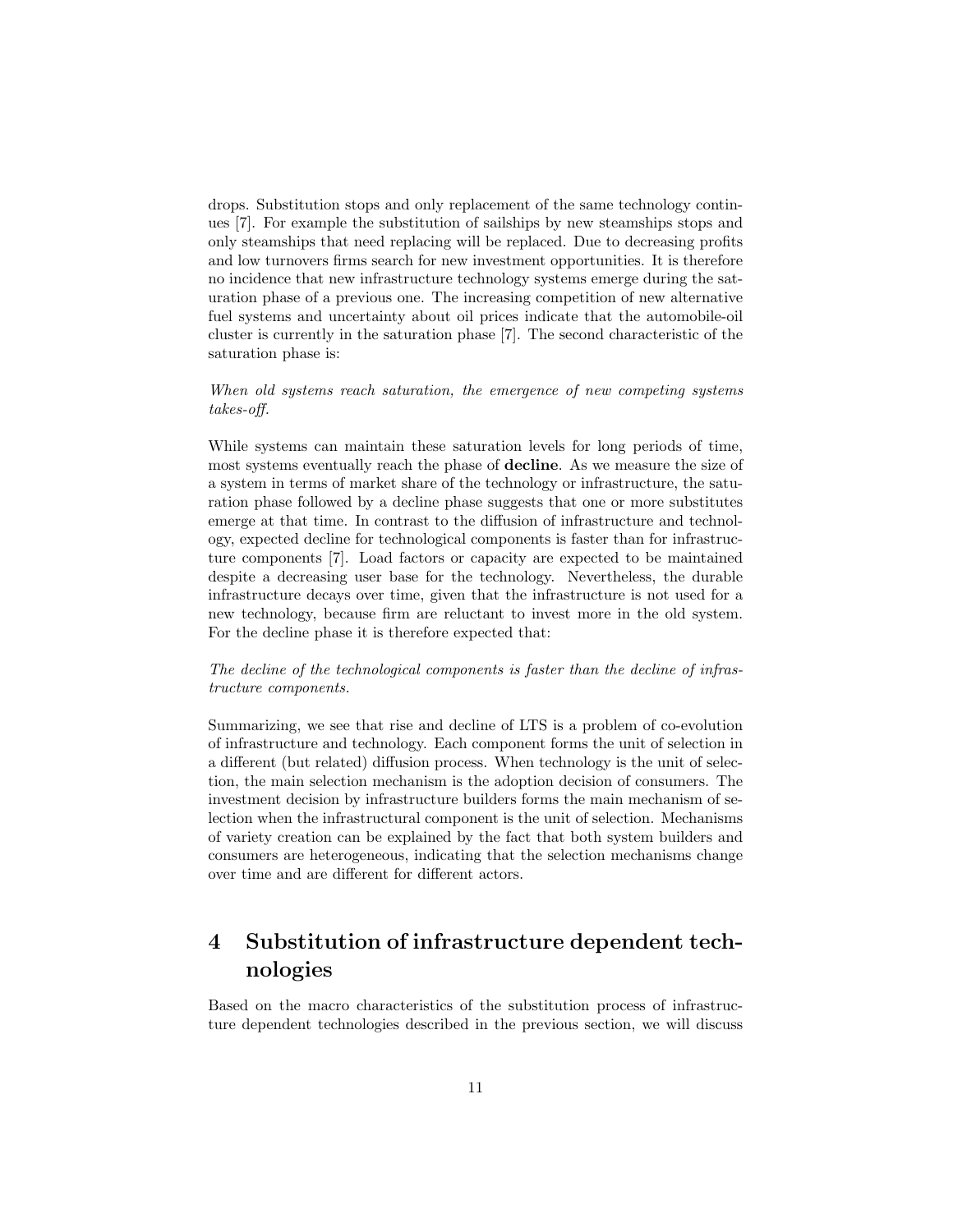in this section to what extent the micro mechanisms affecting the substitution process of regular technologies found in section 2 are expected to affect the substitution of infrastructure dependent technologies. The models discussed in section 2 demonstrate that heterogeneity of users, backward compatibility, perfect foresights, experimental users, early competitiveness, local externalities, a small initial population size and threating quality and network size as substitutes micro mechanisms might positively affect the technological substitution and succession of technologies. For each of these mechanisms we will discuss whether it is relevant for infrastructure dependent technologies and how we expect the mechanism will affect the substitution of such Large Technological Systems.

Heterogeneity of users implicitly has a role in most of the other mechanism that will be discussed. Therefore, the discussion regarding heterogeneity of users is limited to some general expectations. Heterogeneity of users with respect to 'regular' technologies is large and can be understood in the broadest sense of the word. It touches user preferences with respect to size of the user network and characteristics of the technology, but also demographic characteristics of the users themselves. This also applies for infrastructure dependent technologies, but in addition to that, users only consider adoption of the technology as a sufficient amount infrastructure available. This is in line with the previous section, where we described that the diffusion of infrastructure (surfaced roads) tend to precede the diffusion of the technology (cars). Hence, users are expected to be heterogeneous with respect to infrastructure availability requirements. However, as all users require some infrastructure to be available we expect heterogeneity of users for infrastructure dependent technologies to be smaller than for regular technologies. Although, users are expected to be more like each other regarding infrastructure availability, heterogeneity of users will be crucial for the substitution process. For example, early adopters of new technologies are expected to be satisfied with limited infrastructure available while late adopters require complete infrastructure coverage. The diffusion of the technology, in a situation where all consumers are homogeneous and require similar availability of infrastructure, can only proceed when infrastructure availability is developed to a state where this requirement is fulfilled. So, heterogeneity of users is very important for a gradual substitution process and will not proceed when heterogeneity is to low. The more users differ in their requirement for infrastructure availability the faster technological substitution process will be.

Related to the heterogeneity of users is the question whether users of infrastructure dependent technologies experience local or global externalities. In section 2 is described that with global externalities one dominant technology is likely to emerge, which strengthens lock-in symptoms. The infrastructure required for a new technology is often a nation wide network and therefore characterized by global externalities, which suggest that substitution is unlikely to occur. However, in reality it appears that different subsystems that partly use the same infrastructure can survive next to each other. Although, the Gasoline subsystem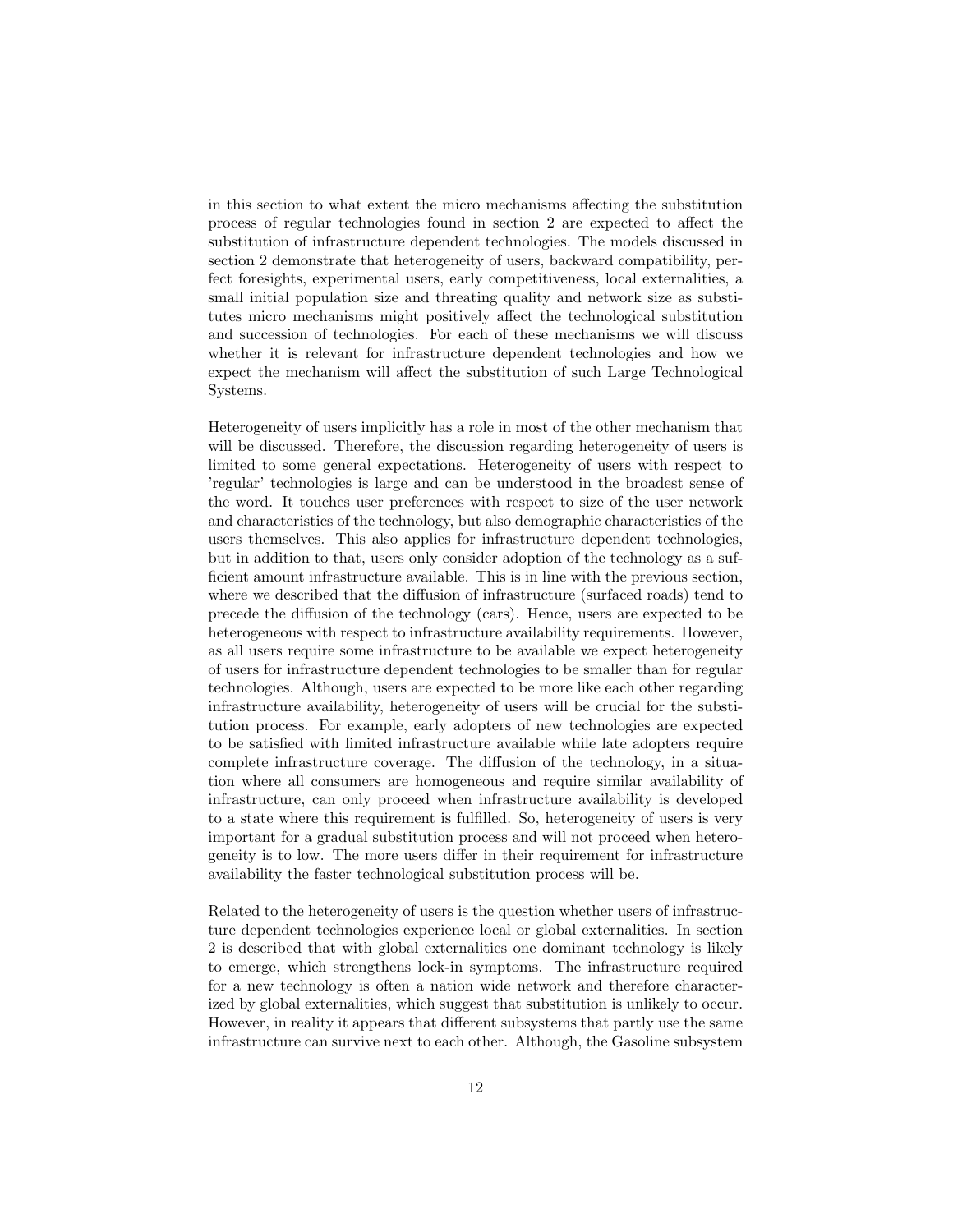is dominant, also Liquefied Petroleum Gas and Diesel have significant market shares. This suggest that users are influenced also by local externalities and have diverse preferences. Moreover, whether users in the transport sector experience local externalities or global externalities depend on their travel behaviour. For example, some users of the transport infrastructure travel the whole country (global network), while others only use infrastructure in their local environment. So, also regarding the kind of externalities users are heterogeneous. This heterogeneity might affect the substitution process of infrastructure dependent technologies. In the previous section we explained that such Large Technical Systems are expected to spread out from innovation centers to its hinterland as well as sub-innovation centers. Because infrastructure will only be available locally in these innovation centers, users that experience local externalities are important for the early stages of the substitution process. Therefore, we expect that the more users experience local externalities the faster the technological substitution process takes-off.

Technological substitution is also expected to be easier when the population size of the old system is small. However, as the words large technological system says, the installed based and network of the existing system is in most cases large. Hence, we expect a situation of a small initial population size is not valid for infrastructure dependent technologies.

Another mechanism to stimulate the early development of 'regular' technologies is the presence of experimental users, that do not care about the number of users of a technology or the inferior quality in the early stages of development. As long as technologies are independent from the availability of an infrastructure network it holds that experimental users might be a solution to escape the lock-in. However, for infrastructure dependent technologies the experimental users need some infrastructure to experiment with too. Hence, even to get some experimental usage infrastructure investments are required, meaning that experimental users are less likely to be present for LTS, at least not on an individual level. In the previous section we described that the growth phase starts with inventor-entrepreneurs who are involved in the diffusion of both the infrastructure and the technology. When experimental users are involved in both infrastructure and technology adoption it might stimulate the early development of a new system. Because the development of infrastructure dependent technologies often boils down to large scale projects, governments or big companies that develop their own internal infrastructure might act as experimental users/ early adopters. For example, the Dutch Airport Schiphol announced to experiment with electric cars to transport employees across the airport and installed their own charging facility on the airport. This makes it less likely that experimental users appear for new infrastructure dependent technologies than for 'regular' technologies. However, users that adopt both infrastructure and technology might act as experimental users and are expected to stimulate technological substitution.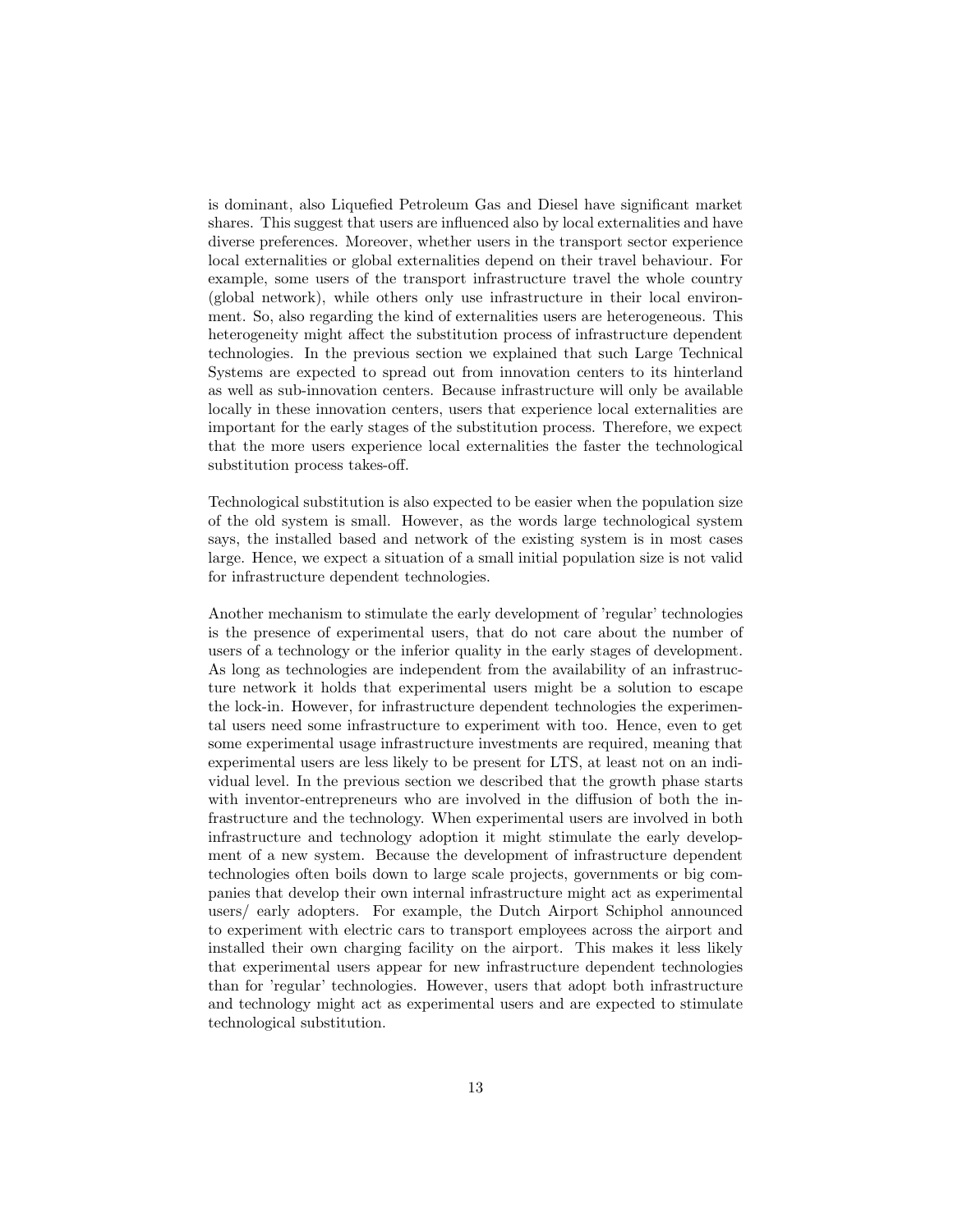A government that acts as experimental user or early adopter can be interpreted as a kind of self-fulfilling prophecy. If government prefers that the substitution of an infrastructure dependent technologies takes place, it has perfect foresight as it acts as experimental user on the one hand and subsidizes infrastructure and technology development on the one other hand. A situation in which other users also have perfect foresight would probably positively affect the substitution process, but is unrealistic. Although, some behaviour of the government seams to be based on perfect foresights, frequently it appears from government behaviour that governments had no foresight or was mistaken. For example, governments subsidize more than one competing technology at the same time (vehicles on hydrogen, natural gas or electricity) or the government stimulates technology A one year while it invests in B the year after.

Another difference with 'regular' technologies is that it is almost inevitable that governments contribute to the early competitiveness of LTS. Almost without exception are governments involved in the development of LTS, by giving subsidies to infrastructure suppliers and consumers. However some existing systems such as railroads in Britain were initially developed by private investors [18]. Early competitiveness of quality and price of the new technology with incumbent technology was found as requirement for a smooth substitution process in section 2. Regarding the early competitiveness of infrastructure dependent technologies upfront infrastructure availability for a new technology should be close to the infrastructure availability of the old technology. A significant difference of infrastructure availability in the early phase of the substitution process might hinder diffusion of the new technology. In addition, the costs of installing and using the infrastructure should not differ substantially from the costs for the old infrastructure. Users might abandon early adoption when differences in costs are too high. However, the previous section made clear that different LTS were introduced in the high ends of the market, which suggest that early competitiveness is not a requisite per se. Due to technological learning the technology also becomes attractive to low ends of the market in a later stage. Thus, also here heterogeneity of users appears to be important, different users adopt at different moments in time. Whether an LTS will be competitive in an early stage of development also depends on how close the new technology is a substitute to the old technology. A perfect substitute must be very competitive if users only look at prices, while for more differentiated technologies the focus is on the new characteristics that distinguishes the new from old technology and early competitiveness will therefore be of less importance. When technological substitution takes place with differentiated technologies this refers to technological succession. When technologies differ with regard to some characteristics, old systems not always disappear when a new system successfully enters the market. Users might keep both technologies for different purposes. For example, the electric car can be introduced as a substitute of our current ICE cars, but when it remains only suitable to travel short distances, it might be introduced as city car for the high end of the market in addition to the current ICE cars, that then remain attractive for the long distance. In this case users could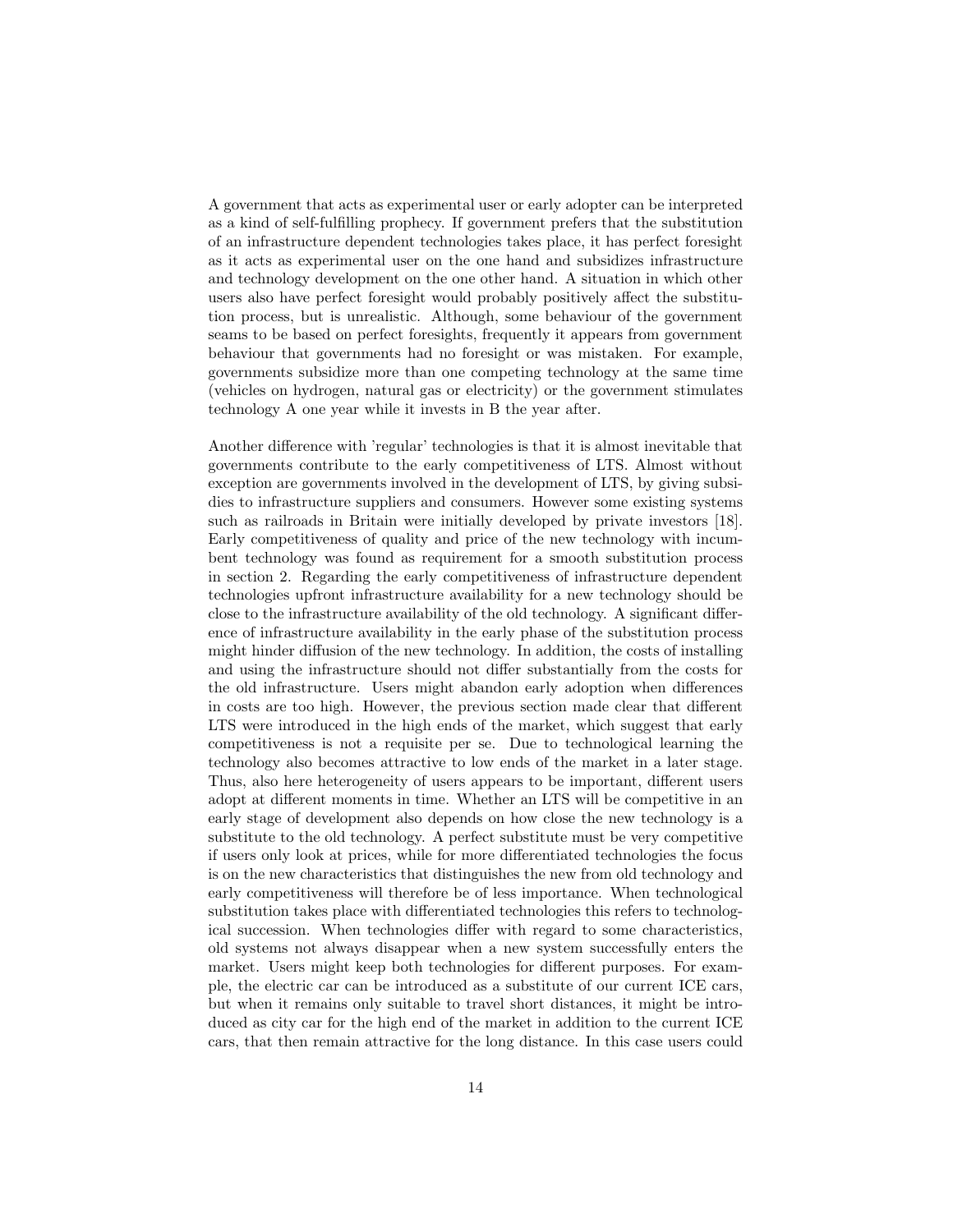adopt both technologies and substitution will not take place, although the new technology is successful. However, in all cases early competitiveness increases the probability of success for the new technology.

On the one hand early competitiveness could be within easy reach for backward compatible technologies and difficult for less compatible technologies, on the other hand compatible technologies are often a closer substitute, meaning that early competitiveness is important. The degree of compatibility of infrastructure dependent technologies is defined as: the fewer infrastructural adjustments are necessary, the more backward compatible an infrastructure dependent technology is with the current system [23]. Incompatible technologies might be perceived as more complex systems which, according to section 3, tend to diffuse more slowly. For example, the hybrid electric vehicle sold by Toyota since 1997 is completely compatible with the existing infrastructure and experiences therefore much less diffusion barriers than Fuel Cell vehicles that also require changes in infrastructural components [8]. Shy's model, discussed in section 2, which illustrates that the substitution process of backward compatible technologies tends to proceed faster. For infrastructure dependent technologies this might be the case because consumers are more used to current infrastructure, switching costs might be lower and the development of new infrastructure receives probably less resistance from all involved actors. For example, fuel suppliers might prefer the development of a Natural Gas transport system to an electric transport system, because refueling Natural Gas is quite similar to the current refueling system and keeps the business for suppliers as usual, while charging electric cars at home might cut benefits for fuel suppliers. So, the diffusion of backward compatible infrastructure dependent technologies tends to proceed faster and accelerates the substitution process.

However, there is also a counter effect that often is disregarded in this discussion. When technologies are backward compatible to a high extent, the decline of the old infrastructure might slow down because the infrastructure fits to both the old and new technology. The infrastructure for using the old technology remains intact, which decreases the incentives for users to switch to the new technology. When new infrastructure is necessary, late adopters might be forced to switch to the new systems as soon as the old infrastructure decays. Hence, backward compatible technologies might decelerate the substitution process, because it slows down the decline of the old technology. Compatibility of infrastructure is thus expected to stimulate early development of the new system, but might hinder complete substitution in later phases.

Whether the new technology is compatible or not also affects how users treat networks size and quality: as substitutes or complements. Network size can refer both to the network of users and the infrastructure network. The development of both networks is related, as we discussed in the previous section, but for this question we primarily focus on network of infrastructure. Although users are to some extent heterogeneous in how they treat network size and quality, we expect threating them as complements will dominate especially in the early phases of the substitution process. Users will have a threshold level of both quality and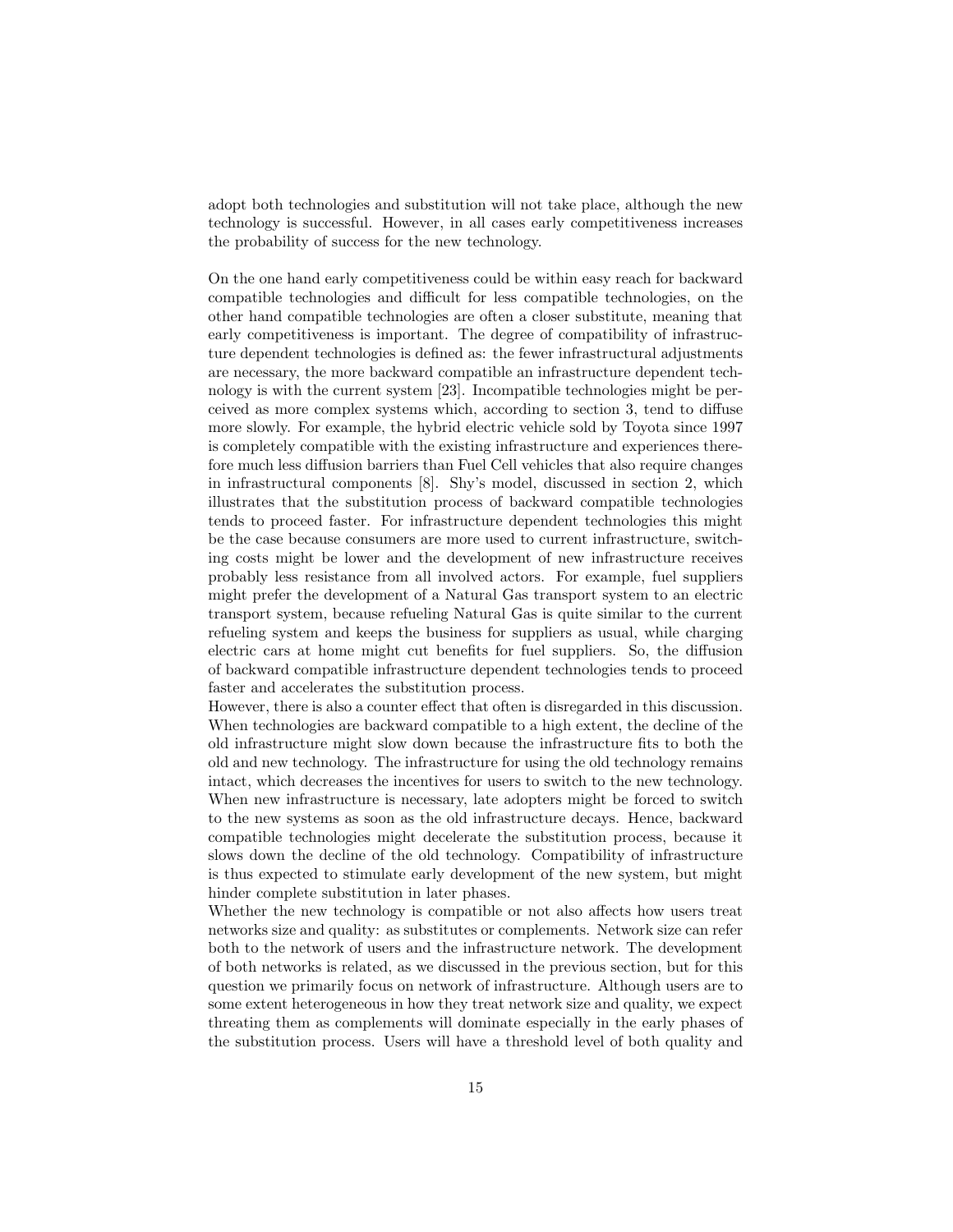network size in terms of infrastructure that is minimally required, which means that utility increases only if both network size and quality increases. In later phases, as plenty infrastructure is available treating them as substitutes might dominate, because users can gain more utility as only quality increases and users become indifferent when network size decreases slightly as long as quality increases. In case a technology is perfectly compatible with the current system no adjustments to infrastructure are necessary, which makes the substitution process in fact similar to the substitution process of a 'regular' technology. As the network size of infrastructure is not an issue anymore this might result in more users treating network size and quality as substitutes. Similar to 'regular' technologies the network of users is then affecting the utility function.

Summarizing, the substitution/succession/diffusion process of infrastructure dependent technologies differs from 'regular' technologies. The eight mechanism for overcoming lock-in, we found in models on technological substitution and succession discussed in section 2, are often expected to affect the substitution of infrastructure dependent technologies in the same direction, but on a much larger scale or in a more complicated way. However, in some cases the dependency of infrastructure might lead also to a counter effect. We also showed that the mechanism are not mutually exclusive, which makes unambiguous expectations impossible. For instance, the importance of early competitiveness depends on the degree of compatibility, which in turn affects whether heterogeneous agents treat network size and quality as substitutes or complements.

In the the next section we discuss how we want to test these expectations in the future.

### 5 Future work

The next step is to create a model that bridge between the micro mechanism found section 2 and the empirical macro patterns of the substitution of infrastructure dependent technologies described in section 3. Agent based models enable us to study how these macro patterns emerge from micro mechanism because it uses a bottom-up approach. We thereby consider the development of large technological systems from an evolutionary perspective and are interested in how the substitution dynamics emerge from the adoption decisions of consumers and the investment decisions of infrastructure builders. The behaviour of our model should give insights in the substitution dynamics and will be studied by simulations, which also enables the testing of our expectations. Agent based models allow simulations of decision making rules of various actors over a certain period of time in which the behaviour of all actors is continuously updated. Actors, based on their decision rules, select (different) components of (different) systems, which generates the competition and substitution dynamics between alternative systems we are looking for.

The model describes the competition between a new (more sustainable) and and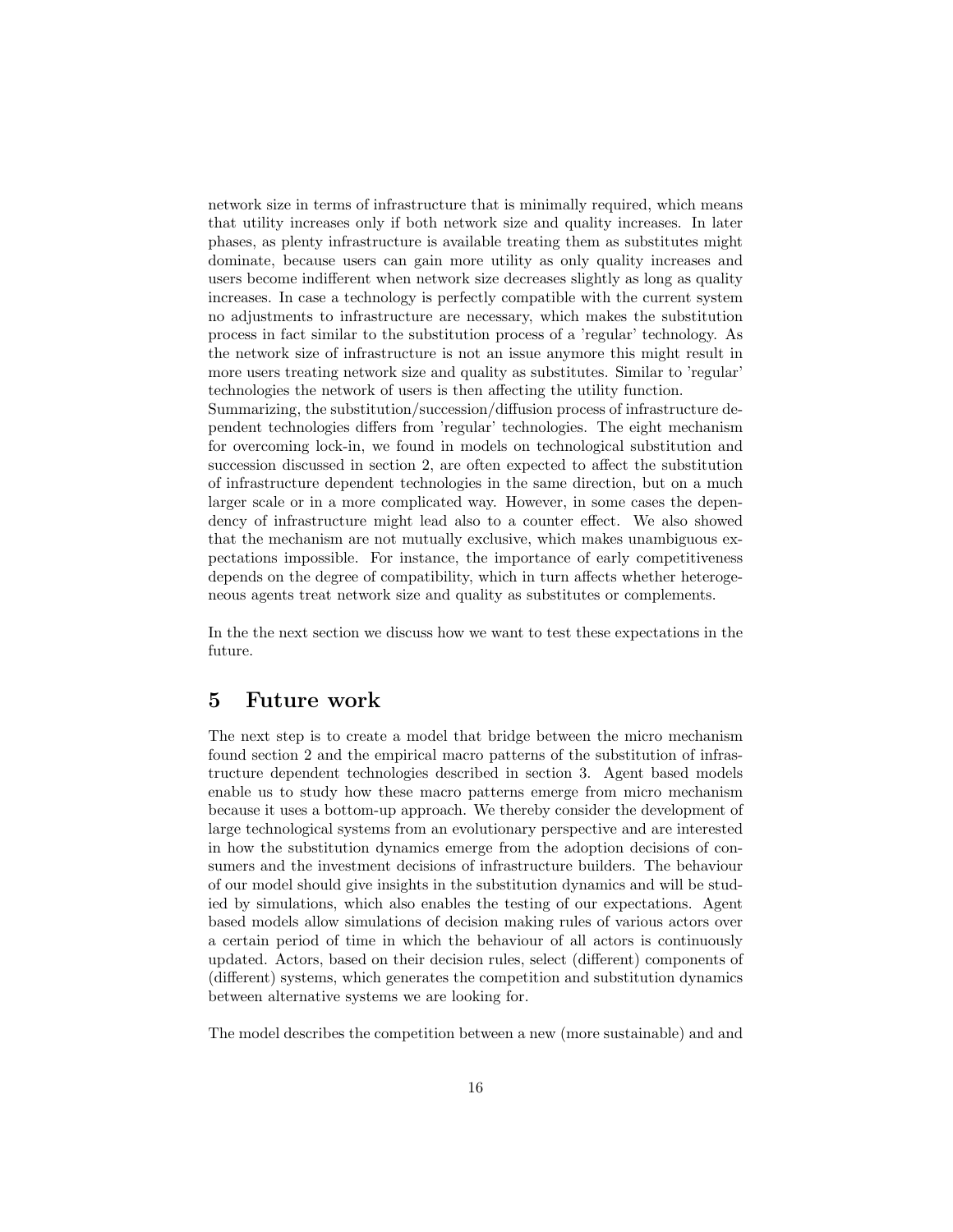existing technology infrastructure combination where the new technological system is a potential substitute for the existing technological system. The actors in the system evolution model are consumers and infrastructure builders. The number of systems evolving can be infinite, but here we consider the stylized case with two competing systems [1]. The system grows or becomes smaller through the investment decisions of system builders and the adoption decisions of consumers. System builders invest in infrastructure components, while consumers decide on the adoption of the technology components. Figure 1 includes all components and actors of the model and shows that consumers and system providers adopt different components of a system. The interaction processes between the diffusion of infrastructure and technology is represented by the dashed arrows. Consumers are influenced in their decision making by the availability of infrastructure. And, similarly, the adoption of technology by consumers affects the investment decision of system builders.



Figure 1: Model components: Infrastructure, technology, consumers, system builders, and the interactions between them

The results of our simulation model enables us to contribute to the dominant design literature, how the substitution process of infrastructure dependent technologies differ from 'regular' technologies. These insight might help actors involved in the development of a new and sustainable Large Technological System.

### References

[1] W.B. Arthur. Competing technologies: an overview. In G. Dosi, C. Freeman, R. Nelson, G. Silverberg, and L. Soete, editors, Technical Change and Economic Theory, pages 590–607. Pinter, London, 1988.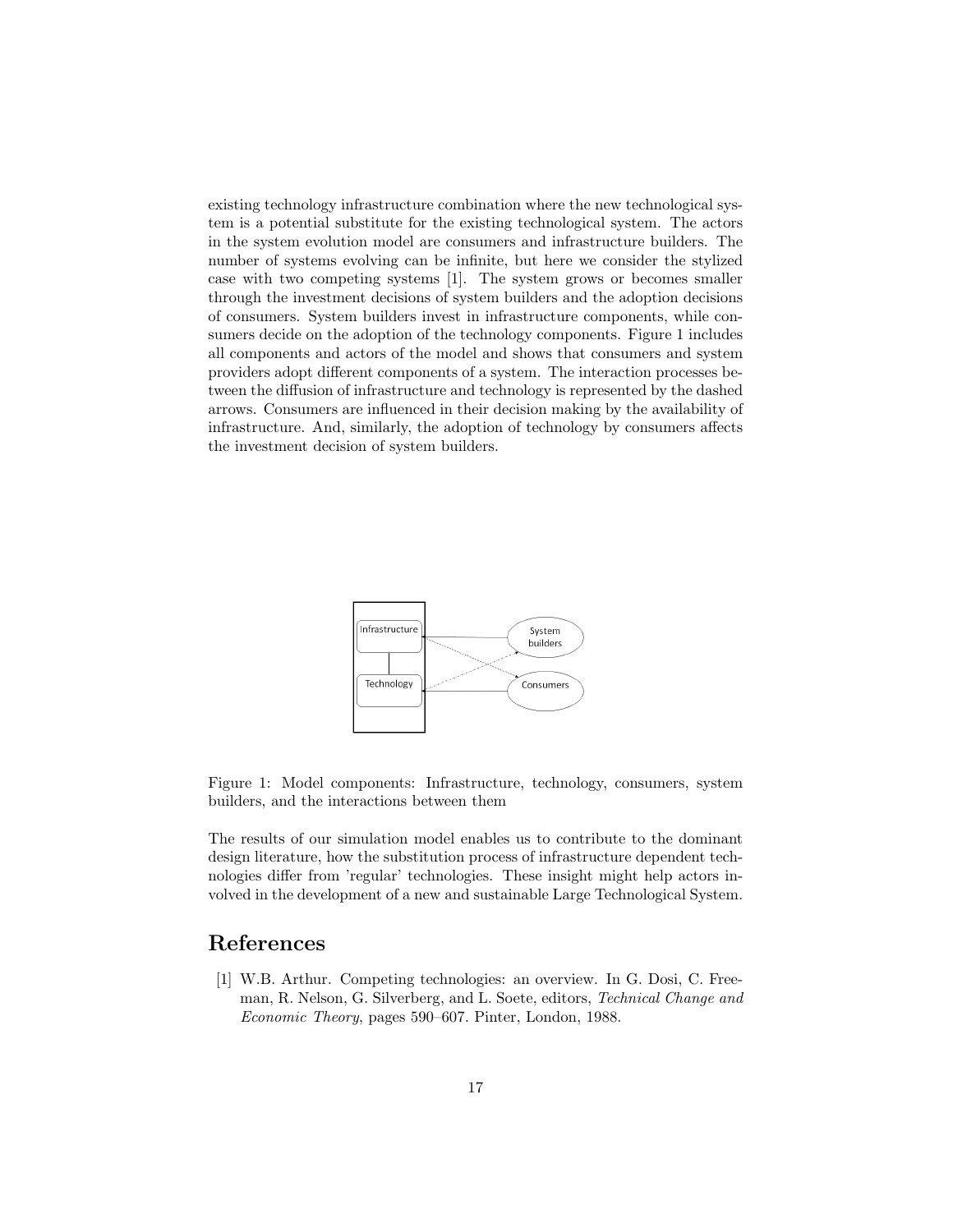- [2] J-M. Dalle. Heterogeneity vs. externalities in technological competition: A tale of possible technological landscapes. Journal of Evolutionary Economics, 7:395–413, 1997.
- [3] G. Dosi and R.R. Nelson. An introduction to evolutionary theories in economics. Journal of evolutionary economics, 4:153–172, 1994.
- [4] M. Finger, J. Groenewegen, and K
- [5] M. Frankel. Obsolescence and technological change in a maturing economy. American Economic Review, 45:296–319, 1955.
- [6] F. Freeman, C.and Louçã. As time goes by: from the industrial revolutions to the information revolution. Oxford Univeristy Press, Oxford, 2001.
- [7] A. Grübler. The rise and fall of infrastructures: Dynamics of evolution and technological change in transport. Physica-Verlag Heidelberg, 1990.
- [8] M.P. Hekkert and R. Van den Hoed. Competing technologies and the struggle towards a new dominant design: the emergence of the hybrid vehicle at the expense of the fuel cell vehicle? Greener Management International Issue, 47:29–47, 2006.
- [9] T.P. Hughes. Networks of power: electrification in western society 1880- 1930. Johns Hopkins University Press, Baltimore, 1983.
- [10] T.P. Hughes. The evolution of large technological systems. In W.E. Bijker, T.P. Hughes, and T. Pinch, editors, The social construction of technological systems, pages 51–82. The MIT Press, Cambridge, Massachusetts, 1987.
- [11] R. Kemp, J. Schot, and R. Hoogma. Regime shifts to sustainability through processes of niche formation: The approach of strategic niche management. Technology Analysis & Strategic Management, 10(2):175–195, 1998.
- [12] R. Kemp and M. Volpi. The diffusion of clean technologies: a review with suggestions for future diffusion analysis. Journal of Cleaner Production, 16S1:S14–S21, 2008.
- [13] F. Malerba, R. Nelson, L. Orsenigo, and S. Winter. 'history-friendly' models of industry evolution: the computer industry. Industrial and Corporate Change, 8(1):3–40, 1999.
- [14] F. Malerba, R. Nelson, L. Orsenigo, and S. Winter. Demand, innovation, and the dynamics of market structure: The role of experimental users and diverse preferences. Journal of Evolutionary Economics, 17:371–399, 2007.
- [15] C. Marchetti and N. Nakicenovic. The Dynamics of Energy Systems and the Logistic Substitution Model. International Institute for Applied Systems Analysis, Laxenburg, Austria, 1979.